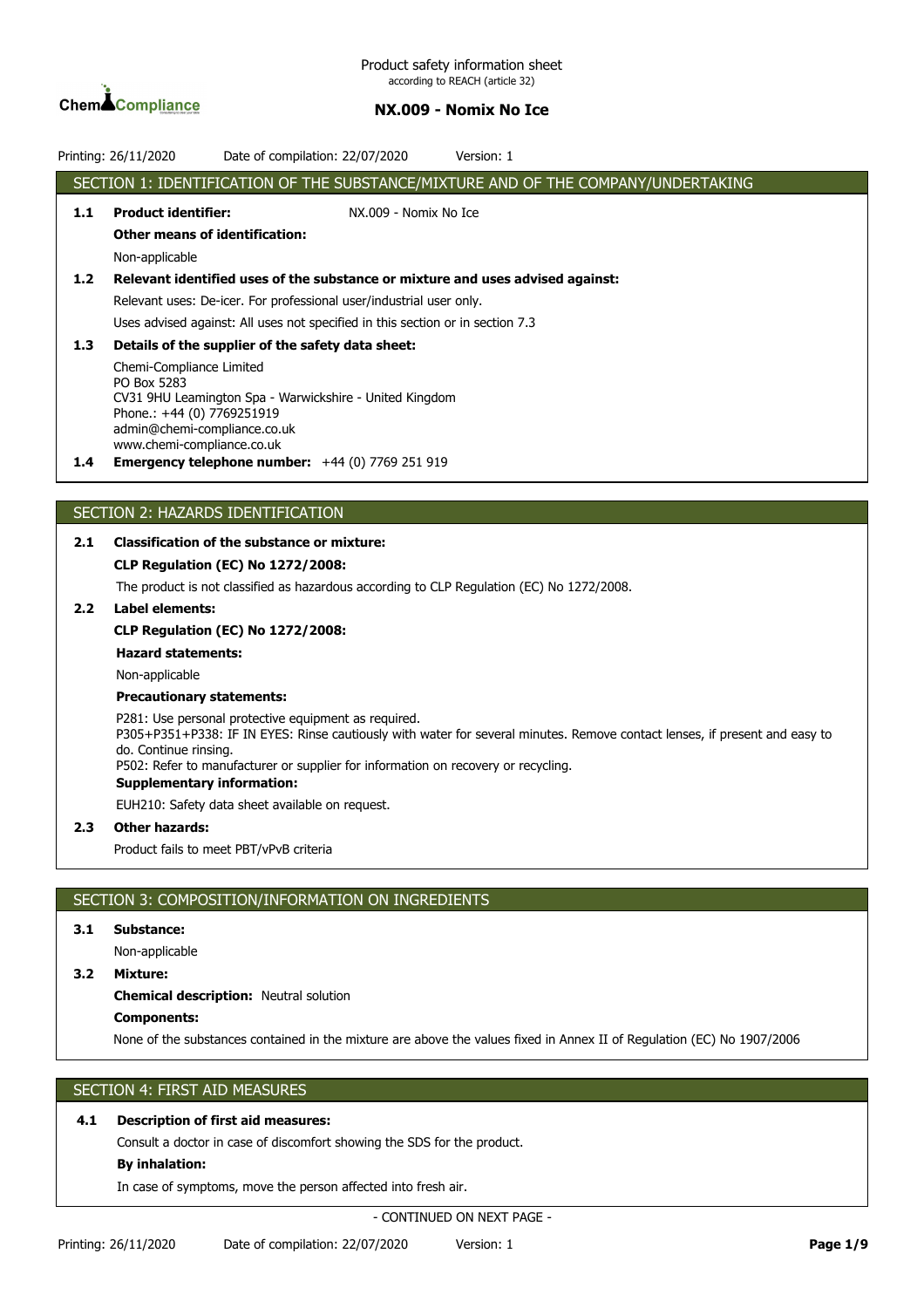

Printing: 26/11/2020 Date of compilation: 22/07/2020 Version: 1

# SECTION 4: FIRST AID MEASURES (continued)

#### **By skin contact:**

In case of contact it is recommended to clean the affected area thoroughly with water and neutral soap. In case of changes to the skin (stinging, redness, rashes, blisters,…), seek medical advice with this Safety data Sheet **By eye contact:**

Rinse with water until the product has been eliminated. In case of problems, consult a doctor showing the SDS for the product.

#### **By ingestion/aspiration:**

In case of consumption in large quantities, it is recommended to seek medical assistance.

#### **4.2 Most important symptoms and effects, both acute and delayed:**

Acute and delayed effects are indicated in sections 2 and 11.

### **4.3 Indication of any immediate medical attention and special treatment needed:**

Non-applicable

# SECTION 5: FIREFIGHTING MEASURES

### **5.1 Extinguishing media:**

#### **Suitable extinguishing media:**

Product is non-flammable, with a low risk of fire due to the flammabliity characteristics of the product in normal conditions of storage, handling and use. In the case of the existence of sustained combustion as a result of improper handling, storage or use any type of extinguishing agent can be used (ABC Powder, water,...)

## **Unsuitable extinguishing media:**

Non-applicable

#### **5.2 Special hazards arising from the substance or mixture:**

Due to its inflammable nature, the product does not present a fire risk under normal conditions of storage, handling and use.

#### **5.3 Advice for firefighters:**

Depending on the magnitude of the fire it may be necessary to use full protective clothing and self-contained breathing apparatus (SCBA). Minimum emergency facilities and equipment should be available (fire blankets, portable first aid kit,...) in accordance with Directive 89/654/EC.

### **Additional provisions:**

Act in accordance with the Internal Emergency Plan and the Information Sheets on actions to take after an accident or other emergencies. Eliminate all sources of ignition. In case of fire, cool the storage containers and tanks for products susceptible to combustion, explosion or BLEVE as a result of high temperatures. Avoid spillage of the products used to extinguish the fire into an aqueous medium.

## SECTION 6: ACCIDENTAL RELEASE MEASURES

#### **6.1 Personal precautions, protective equipment and emergency procedures:**

Isolate leaks provided that there is no additional risk for the people performing this task.

### **6.2 Environmental precautions:**

This product is not classified as hazardous to the environment. Keep product away from drains, surface and ground water.

#### **6.3 Methods and material for containment and cleaning up:**

It is recommended:

Absorb the spillage using sand or inert absorbent and move it to a safe place. Do not absorb in sawdust or other combustible absorbents. For any concern related to disposal consult section 13.

# **6.4 Reference to other sections:**

See sections 8 and 13.

### SECTION 7: HANDLING AND STORAGE

### **7.1 Precautions for safe handling:**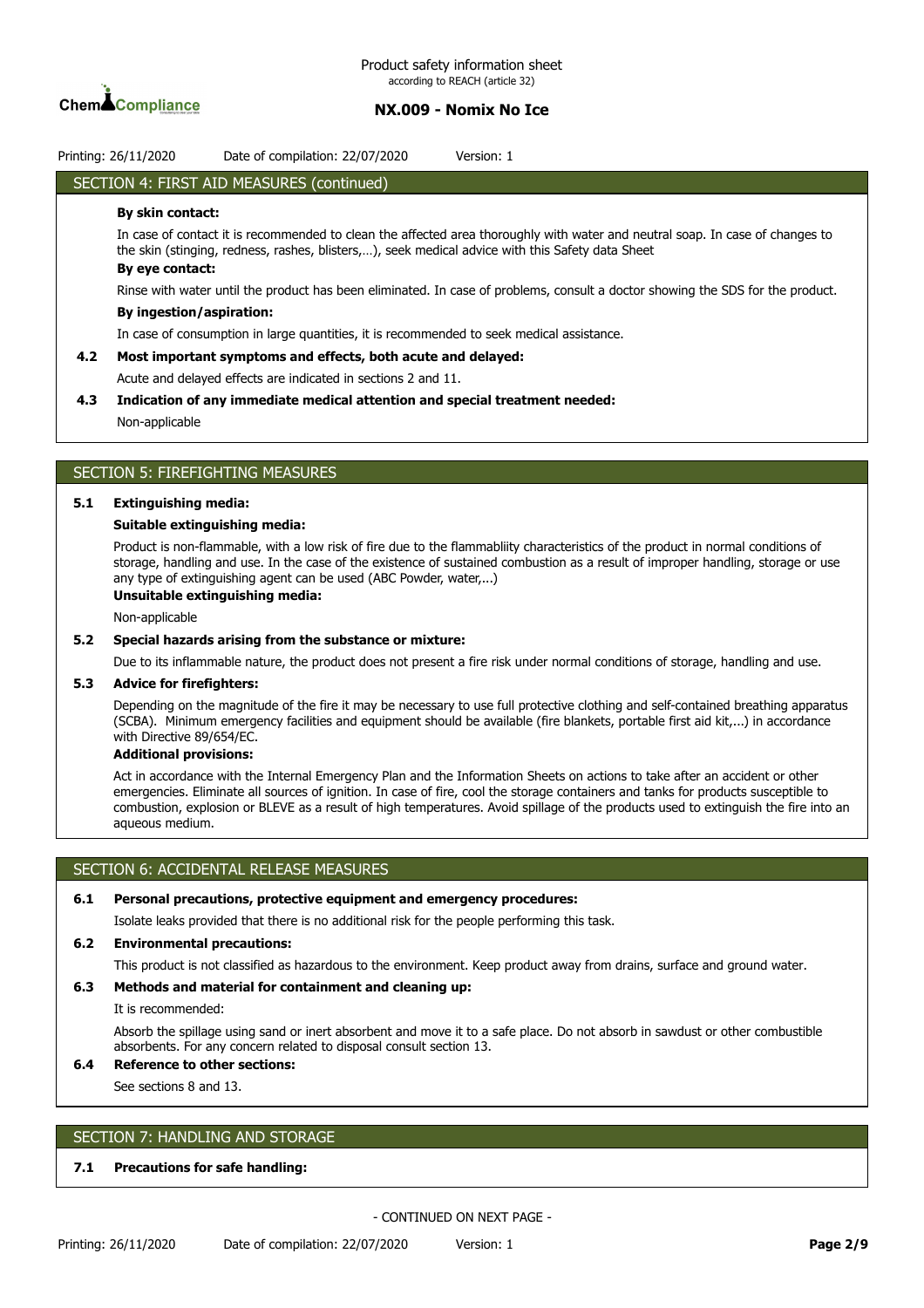

|     | Printing: 26/11/2020                                                                                                                                                                                                                                                                                                                                                                       |               | Date of compilation: 22/07/2020                                                                                                                                 | Version: 1                                                                                                                         |  |  |  |
|-----|--------------------------------------------------------------------------------------------------------------------------------------------------------------------------------------------------------------------------------------------------------------------------------------------------------------------------------------------------------------------------------------------|---------------|-----------------------------------------------------------------------------------------------------------------------------------------------------------------|------------------------------------------------------------------------------------------------------------------------------------|--|--|--|
|     |                                                                                                                                                                                                                                                                                                                                                                                            |               | SECTION 7: HANDLING AND STORAGE (continued)                                                                                                                     |                                                                                                                                    |  |  |  |
|     | A.- Precautions for safe manipulation                                                                                                                                                                                                                                                                                                                                                      |               |                                                                                                                                                                 |                                                                                                                                    |  |  |  |
|     | Comply with the current legislation concerning the prevention of industrial risks. Keep containers hermetically sealed. Control<br>spills and residues, destroying them with safe methods (section 6). Avoid leakages from the container. Maintain order and<br>cleanliness where dangerous products are used.<br>B.- Technical recommendations for the prevention of fires and explosions |               |                                                                                                                                                                 |                                                                                                                                    |  |  |  |
|     |                                                                                                                                                                                                                                                                                                                                                                                            |               | products. Consult section 10 for conditions and materials that should be avoided.<br>C.- Technical recommendations to prevent ergonomic and toxicological risks | It is recommended to transfer at a slow speed to avoid the creation of electrostatic charges that could affect flammable           |  |  |  |
|     |                                                                                                                                                                                                                                                                                                                                                                                            |               |                                                                                                                                                                 | Do not eat or drink during the process, washing hands afterwards with suitable cleaning products.                                  |  |  |  |
|     | D. Technical recommendations to prevent environmental risks                                                                                                                                                                                                                                                                                                                                |               |                                                                                                                                                                 |                                                                                                                                    |  |  |  |
|     |                                                                                                                                                                                                                                                                                                                                                                                            |               |                                                                                                                                                                 | It is not necessary to take special measures to prevent environmental risks. For more information see subsection 6.2               |  |  |  |
| 7.2 |                                                                                                                                                                                                                                                                                                                                                                                            |               | Conditions for safe storage, including any incompatibilities:                                                                                                   |                                                                                                                                    |  |  |  |
|     | A. Technical measures for storage                                                                                                                                                                                                                                                                                                                                                          |               |                                                                                                                                                                 |                                                                                                                                    |  |  |  |
|     | Minimum Temp.:                                                                                                                                                                                                                                                                                                                                                                             | $2^{\circ}$ C |                                                                                                                                                                 |                                                                                                                                    |  |  |  |
|     | Maximum Temp.:                                                                                                                                                                                                                                                                                                                                                                             | 35 °C         |                                                                                                                                                                 |                                                                                                                                    |  |  |  |
|     | Maximum time:                                                                                                                                                                                                                                                                                                                                                                              |               | 24 Months                                                                                                                                                       |                                                                                                                                    |  |  |  |
|     | B.- General conditions for storage                                                                                                                                                                                                                                                                                                                                                         |               |                                                                                                                                                                 |                                                                                                                                    |  |  |  |
|     |                                                                                                                                                                                                                                                                                                                                                                                            |               |                                                                                                                                                                 | Avoid sources of heat, radiation, static electricity and contact with food. For additional information see subsection 10.5         |  |  |  |
| 7.3 | Specific end use(s):                                                                                                                                                                                                                                                                                                                                                                       |               |                                                                                                                                                                 |                                                                                                                                    |  |  |  |
|     | product.                                                                                                                                                                                                                                                                                                                                                                                   |               |                                                                                                                                                                 | Except for the instructions already specified it is not necessary to provide any special recommendation regarding the uses of this |  |  |  |

### SECTION 8: EXPOSURE CONTROLS/PERSONAL PROTECTION

### **8.1 Control parameters:**

Substances whose occupational exposure limits have to be monitored in the workplace:

There are no occupational exposure limits for the substances contained in the product

**DNEL (Workers):**

Non-applicable

#### **DNEL (General population):**

Non-applicable

#### **PNEC:**

Non-applicable

### **8.2 Exposure controls:**

A.- General security and hygiene measures in the work place

As a preventative measure it is recommended to use basic Personal Protective Equipment, with the corresponding <<CE marking>> in accordance with Directive 89/686/EC. For more information on Personal Protective Equipment (storage, use, cleaning, maintenance, class of protection,…) consult the information leaflet provided by the manufacturer. For more information see subsection 7.1.

All information contained herein is a recommendation which needs some specification from the labour risk prevention services as it is not known whether the company has additional measures at its disposal.

#### B.- Respiratory protection

The use of protection equipment will be necessary if a mist forms or if the occupational exposure limits are exceeded.

- C.- Specific protection for the hands
- Non-applicable
- D.- Ocular and facial protection

Non-applicable

E.- Body protection

Non-applicable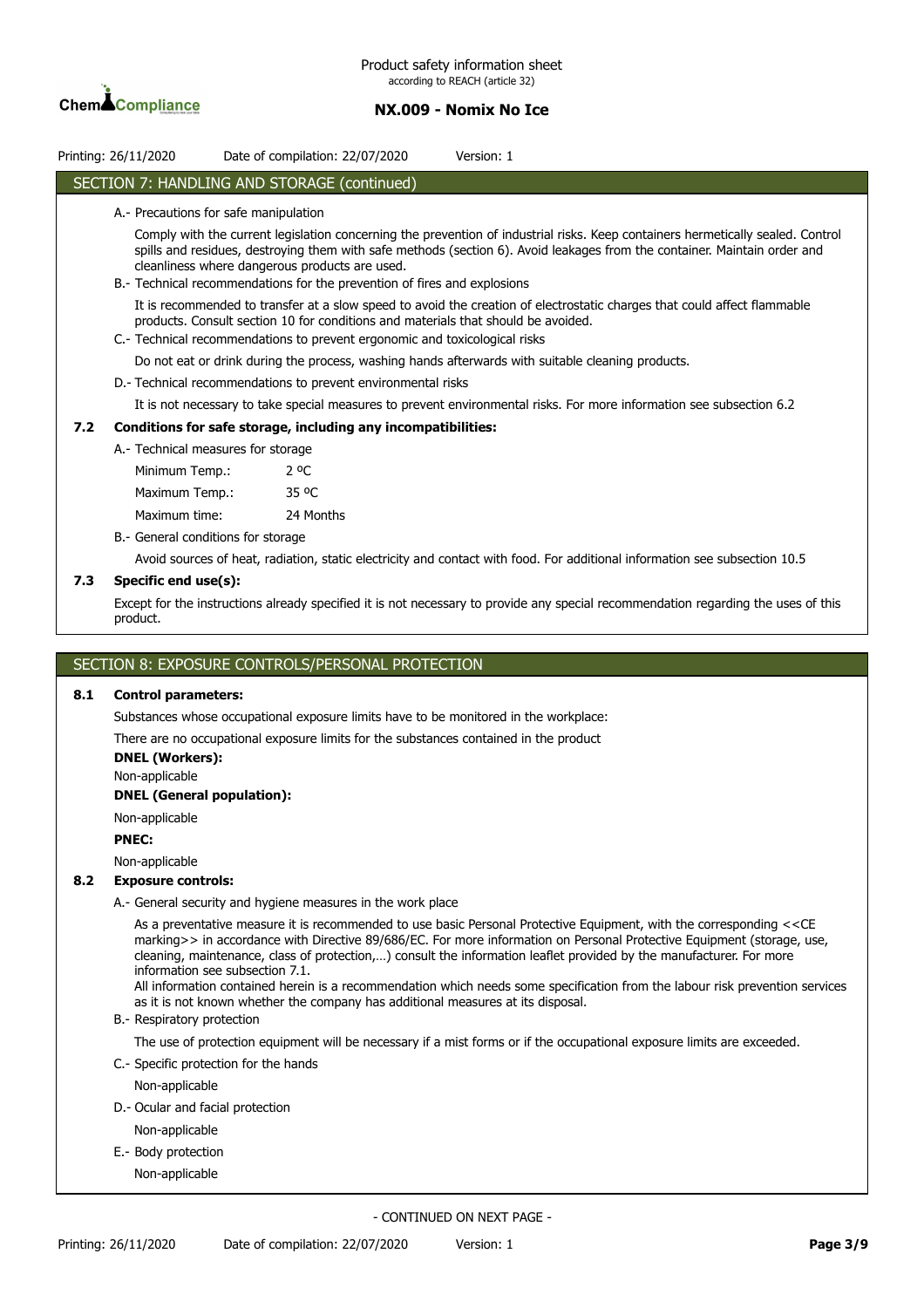

# SECTION 8: EXPOSURE CONTROLS/PERSONAL PROTECTION (continued) F.- Additional emergency measures It is not necessary to take additional emergency measures. **Environmental exposure controls:** In accordance with the community legislation for the protection of the environment it is recommended to avoid environmental spillage of both the product and its container. For additional information see subsection 7.1.D **Volatile organic compounds:** With regard to Directive 2010/75/EU, this product has the following characteristics: V.O.C. (Supply): 0 % weight V.O.C. density at 20 °C: 0 kg/m<sup>3</sup> (0 g/L) Average carbon number: Non-applicable Average molecular weight: Non-applicable

# SECTION 9: PHYSICAL AND CHEMICAL PROPERTIES

# **9.1 Information on basic physical and chemical properties:** For complete information see the product datasheet. **Appearance:** Physical state at 20 °C: Liquid Appearance: Colorless Colour: Colourless Odour: Communication of the Communication of the Communication of the Communication of the Communication of the Communication of the Communication of the Communication of the Communication of the Communication of the Commu Odour threshold: Non-applicable \* **Volatility:** Boiling point at atmospheric pressure: Non-applicable \* Vapour pressure at 20 °C: Non-applicable \* Vapour pressure at 50 °C: Non-applicable \* Evaporation rate at 20 °C: Non-applicable \* **Product description:** Density at 20 °C:  $1238.5 \text{ kg/m}^3$ Relative density at 20 °C: 1.238 Dynamic viscosity at 20 °C: Non-applicable \* Kinematic viscosity at 20 °C: Non-applicable \* Kinematic viscosity at 40 °C: Non-applicable \* Concentration: Non-applicable \* pH: ~7 - 9 Vapour density at 20 °C: Non-applicable \* Partition coefficient n-octanol/water 20 °C: Non-applicable \* Solubility in water at 20 °C: Solubility properties: Completely miscible Decomposition temperature: Non-applicable \* Melting point/freezing point: Non-applicable \* Explosive properties: Non-applicable \* Oxidising properties: Non-applicable \* **Flammability:** Flash Point: Non Flammable (>60 °C) \*Not relevant due to the nature of the product, not providing information property of its hazards.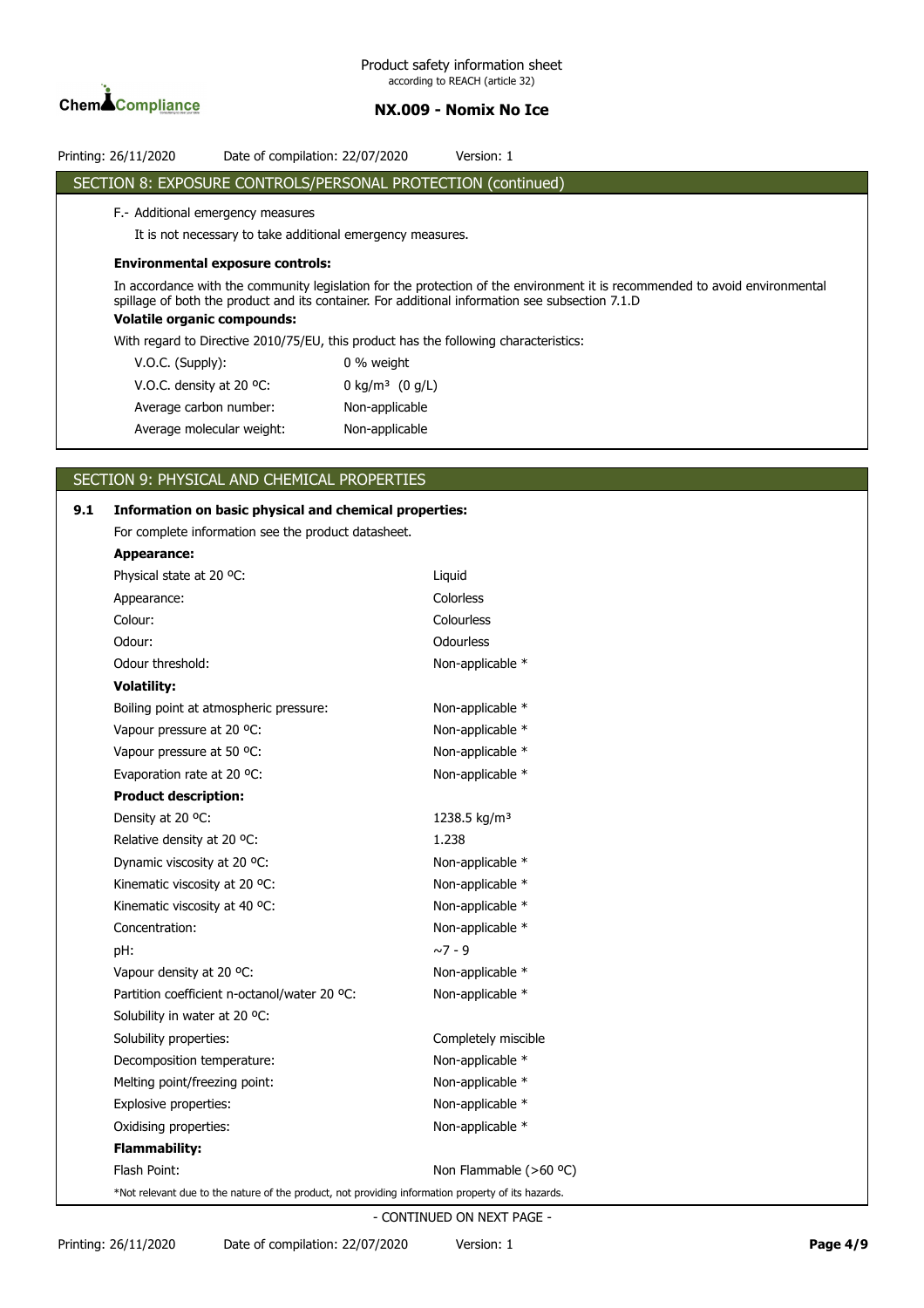

|     | Printing: 26/11/2020       | Date of compilation: 22/07/2020                                                                    | Version: 1       |  |
|-----|----------------------------|----------------------------------------------------------------------------------------------------|------------------|--|
|     |                            | SECTION 9: PHYSICAL AND CHEMICAL PROPERTIES (continued)                                            |                  |  |
|     | Heat of combustion:        |                                                                                                    | Non-applicable * |  |
|     | Flammability (solid, gas): |                                                                                                    | Non-applicable * |  |
|     | Autoignition temperature:  |                                                                                                    | Non-applicable * |  |
|     | Lower flammability limit:  |                                                                                                    | Non-applicable * |  |
|     | Upper flammability limit:  |                                                                                                    | Non-applicable * |  |
|     | <b>Explosive:</b>          |                                                                                                    |                  |  |
|     | Lower explosive limit:     |                                                                                                    | Non-applicable * |  |
|     | Upper explosive limit:     |                                                                                                    | Non-applicable * |  |
| 9.2 | <b>Other information:</b>  |                                                                                                    |                  |  |
|     | Surface tension at 20 °C:  |                                                                                                    | Non-applicable * |  |
|     | Refraction index:          |                                                                                                    | Non-applicable * |  |
|     |                            | *Not relevant due to the nature of the product, not providing information property of its hazards. |                  |  |

## SECTION 10: STABILITY AND REACTIVITY

#### **10.1 Reactivity:**

No hazardous reactions are expected because the product is stable under recommended storage conditions. See section 7.

#### **10.2 Chemical stability:**

Chemically stable under the conditions of storage, handling and use.

#### **10.3 Possibility of hazardous reactions:**

Under the specified conditions, hazardous reactions that lead to excessive temperatures or pressure are not expected.

#### **10.4 Conditions to avoid:**

Applicable for handling and storage at room temperature:

| friction       | n air          | rature:                     | Sunlight       | Humidit        |
|----------------|----------------|-----------------------------|----------------|----------------|
| Not applicable | Not applicable | $\cdot$ .<br>Not applicable | Not applicable | Not applicable |

#### **10.5 Incompatible materials:**

| Acids              |                | וגע                 |                |                                    |
|--------------------|----------------|---------------------|----------------|------------------------------------|
| Avoid strong acids | Not applicable | Not<br>t applicable | Not applicable | d alkalis or strong bases<br>Avoid |

### **10.6 Hazardous decomposition products:**

See subsection 10.3, 10.4 and 10.5 to find out the specific decomposition products. Depending on the decomposition conditions, complex mixtures of chemical substances can be released: carbon dioxide (CO2), carbon monoxide and other organic compounds.

### SECTION 11: TOXICOLOGICAL INFORMATION

#### **11.1 Information on toxicological effects:**

LD50 oral > 2000 mg/kg (rat)

### **Dangerous health implications:**

In case of exposure that is repetitive, prolonged or at concentrations higher than the recommended occupational exposure limits, adverse effects on health may result, depending on the means of exposure:

A- Ingestion (acute effect):

- Acute toxicity : Based on available data, the classification criteria are not met
- Corrosivity/Irritability: Based on available data, the classification criteria are not met
- B- Inhalation (acute effect):
	- Acute toxicity : Based on available data, the classification criteria are not met
	- Corrosivity/Irritability: Based on available data, the classification criteria are not met
- C- Contact with the skin and the eyes (acute effect):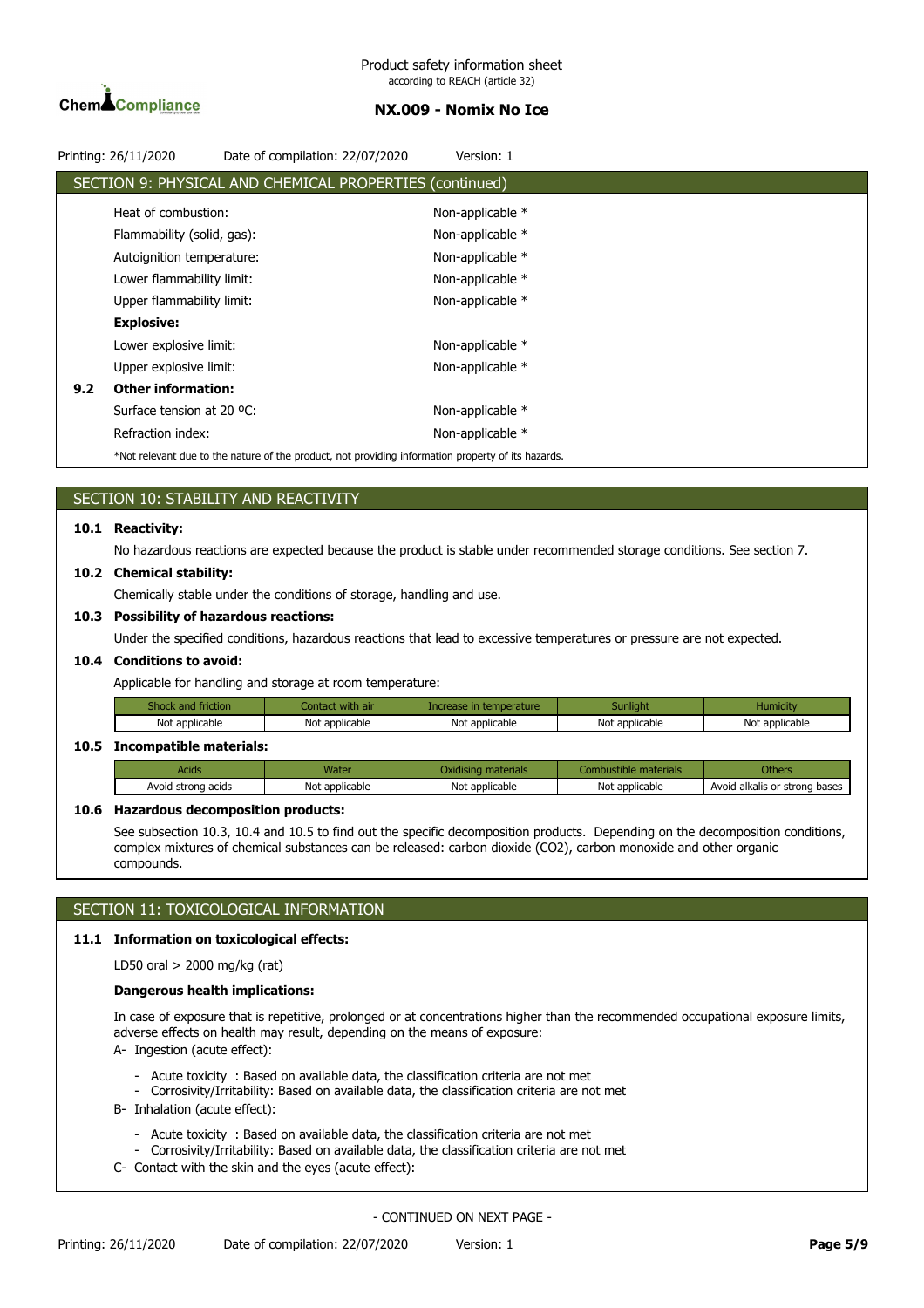

| Printing: 26/11/2020 |                                                                                                                                                                                                                                                                                                                   | Date of compilation: 22/07/2020  | Version: 1 |                                   |  |  |
|----------------------|-------------------------------------------------------------------------------------------------------------------------------------------------------------------------------------------------------------------------------------------------------------------------------------------------------------------|----------------------------------|------------|-----------------------------------|--|--|
|                      | SECTION 11: TOXICOLOGICAL INFORMATION (continued)                                                                                                                                                                                                                                                                 |                                  |            |                                   |  |  |
|                      | Contact with the skin: Based on available data, the classification criteria are not met<br>Contact with the eyes: Based on available data, the classification criteria are not met<br>D- CMR effects (carcinogenicity, mutagenicity and toxicity to reproduction):                                                |                                  |            |                                   |  |  |
|                      | Carcinogenicity: Based on available data, the classification criteria are not met<br>IARC: Non-applicable<br>Mutagenicity: Based on available data, the classification criteria are not met<br>Reproductive toxicity: Based on available data, the classification criteria are not met<br>E- Sensitizing effects: |                                  |            |                                   |  |  |
|                      | Respiratory: Based on available data, the classification criteria are not met<br>- Cutaneous: Based on available data, the classification criteria are not met<br>F- Specific target organ toxicity (STOT) - single exposure:                                                                                     |                                  |            |                                   |  |  |
|                      | Based on available data, the classification criteria are not met                                                                                                                                                                                                                                                  |                                  |            |                                   |  |  |
|                      | G- Specific target organ toxicity (STOT)-repeated exposure:                                                                                                                                                                                                                                                       |                                  |            |                                   |  |  |
|                      | Specific target organ toxicity (STOT)-repeated exposure: Based on available data, the classification criteria are not met<br>- Skin: Based on available data, the classification criteria are not met<br>H- Aspiration hazard:                                                                                    |                                  |            |                                   |  |  |
|                      | Based on available data, the classification criteria are not met                                                                                                                                                                                                                                                  |                                  |            |                                   |  |  |
|                      | <b>Other information:</b>                                                                                                                                                                                                                                                                                         |                                  |            |                                   |  |  |
|                      | Non-applicable                                                                                                                                                                                                                                                                                                    |                                  |            |                                   |  |  |
|                      | Specific toxicology information on the substances:                                                                                                                                                                                                                                                                |                                  |            |                                   |  |  |
|                      | Not available                                                                                                                                                                                                                                                                                                     |                                  |            |                                   |  |  |
|                      | <b>Acute Toxicity Estimate (ATE mix):</b>                                                                                                                                                                                                                                                                         |                                  |            |                                   |  |  |
|                      |                                                                                                                                                                                                                                                                                                                   | ATE mix                          |            | Ingredient(s) of unknown toxicity |  |  |
| Oral                 |                                                                                                                                                                                                                                                                                                                   | >2000 mg/kg (Calculation method) |            | Non-applicable                    |  |  |
|                      | Dermal                                                                                                                                                                                                                                                                                                            | >2000 mg/kg (Calculation method) |            | Non-applicable                    |  |  |

|  | SECTION 12: ECOLOGICAL INFORMATION |
|--|------------------------------------|
|  |                                    |

The experimental information related to the eco-toxicological properties of the product itself is not available

Inhalation **Intervention Community** 20 mg/L (4 h) (Calculation method) **Non-applicable** 

### **12.1 Toxicity:**

Not available

- **12.2 Persistence and degradability:** Not available
- **12.3 Bioaccumulative potential:**
	- Not available
- **12.4 Mobility in soil:** Not available
- **12.5 Results of PBT and vPvB assessment:** Product fails to meet PBT/vPvB criteria

**12.6 Other adverse effects:**

Not described

## SECTION 13: DISPOSAL CONSIDERATIONS

### **13.1 Waste treatment methods:**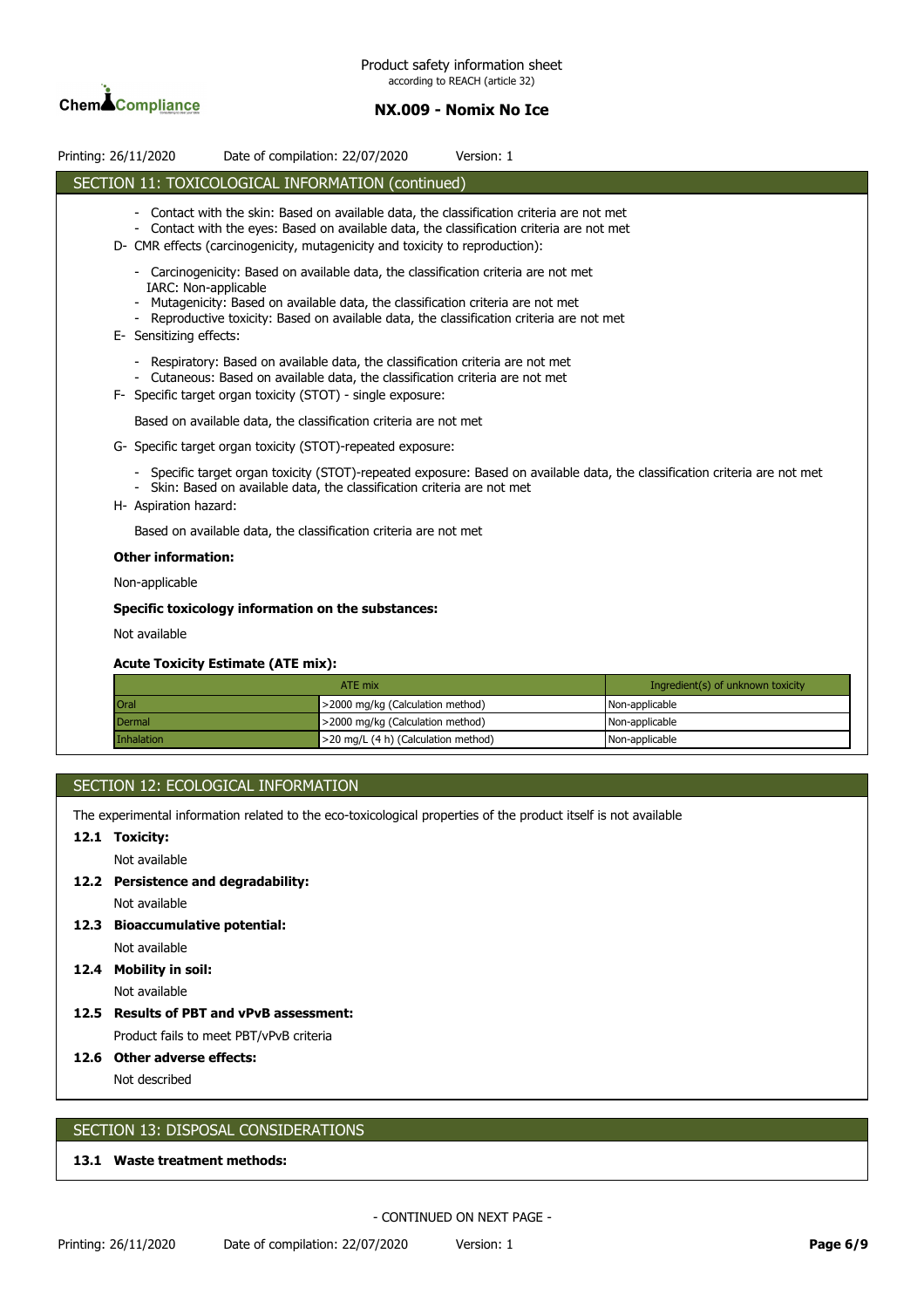

# Printing: 26/11/2020 Date of compilation: 22/07/2020 Version: 1

# SECTION 13: DISPOSAL CONSIDERATIONS (continued)

| Code     | <b>Description</b>                                                               | Waste class (Regulation (EU) No<br>1357/2014) |
|----------|----------------------------------------------------------------------------------|-----------------------------------------------|
| 16 05 09 | discarded chemicals other than those mentioned in 16 05 06, 16 05 07 or 16 05 08 | Non dangerous                                 |

### **Type of waste (Regulation (EU) No 1357/2014):**

Non-applicable

#### **Waste management (disposal and evaluation):**

Consult the authorized waste service manager on the assessment and disposal operations in accordance with Annex 1 and Annex 2 (Directive 2008/98/EC, The Waste Regulations 2011, 2011 No. 988). As under 15 01 (2014/955/EU) of the code and in case the container has been in direct contact with the product, it will be processed the same way as the actual product. Otherwise, it will be processed as non-dangerous residue. We do not recommended disposal down the drain. See paragraph 6.2.

### **Regulations related to waste management:**

In accordance with Annex II of Regulation (EC) No 1907/2006 (REACH) the community or state provisions related to waste management are stated

Community legislation: Directive 2008/98/EC, 2014/955/EU, Regulation (EU) No 1357/2014

### SECTION 14: TRANSPORT INFORMATION

#### **Transport of dangerous goods by land:**

With regard to ADR 2019 and RID 2019:

| 14.1                           | <b>UN number:</b>                    | Non-applicable |  |  |
|--------------------------------|--------------------------------------|----------------|--|--|
| 14.2                           | <b>UN proper shipping name:</b>      | Non-applicable |  |  |
| 14.3                           | Transport hazard class(es):          | Non-applicable |  |  |
|                                | I abels:                             | Non-applicable |  |  |
| 14.4                           | Packing group:                       | Non-applicable |  |  |
| 14.5                           | <b>Environmental hazards:</b>        | No             |  |  |
| 14.6                           | <b>Special precautions for user</b>  |                |  |  |
|                                | Special regulations:                 | Non-applicable |  |  |
|                                | Tunnel restriction code:             | Non-applicable |  |  |
|                                | Physico-Chemical properties:         | see section 9  |  |  |
|                                | Limited quantities:                  | Non-applicable |  |  |
| 14.7                           | <b>Transport in bulk according</b>   | Non-applicable |  |  |
|                                | to Annex II of Marpol and            |                |  |  |
|                                | the IBC Code:                        |                |  |  |
|                                | Transport of dangerous goods by sea: |                |  |  |
|                                | With regard to IMDG 39-18:           |                |  |  |
| 14.1                           | <b>UN</b> number:                    | Non-applicable |  |  |
| 14.2                           | <b>UN proper shipping name:</b>      | Non-applicable |  |  |
| 14.3                           | Transport hazard class(es):          | Non-applicable |  |  |
|                                | I abels:                             | Non-applicable |  |  |
| 14.4                           | Packing group:                       | Non-applicable |  |  |
| 14.5                           | <b>Marine pollutant:</b>             | <b>No</b>      |  |  |
| 14.6                           | <b>Special precautions for user</b>  |                |  |  |
|                                | Special regulations:                 | Non-applicable |  |  |
|                                | EmS Codes:                           |                |  |  |
|                                | Physico-Chemical properties:         | see section 9  |  |  |
|                                | Limited quantities:                  | Non-applicable |  |  |
|                                | Segregation group:                   | Non-applicable |  |  |
| 14.7                           | <b>Transport in bulk according</b>   | Non-applicable |  |  |
|                                | to Annex II of Marpol and            |                |  |  |
|                                | the IBC Code:                        |                |  |  |
|                                | Transport of dangerous goods by air: |                |  |  |
| With regard to IATA/ICAO 2020: |                                      |                |  |  |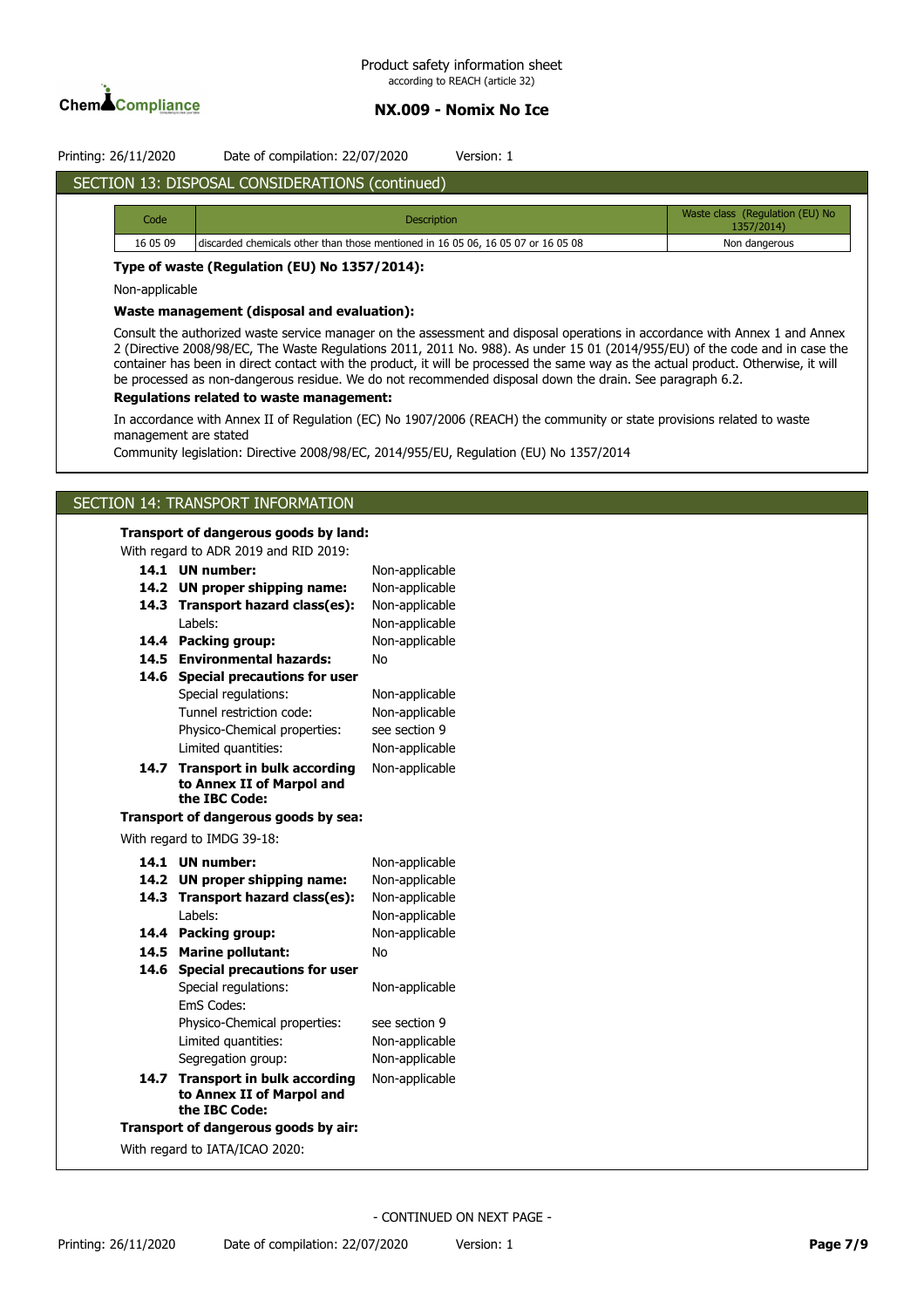

| Printing: 26/11/2020 | Date of compilation: 22/07/2020                                                  |                | Version: 1 |
|----------------------|----------------------------------------------------------------------------------|----------------|------------|
|                      | SECTION 14: TRANSPORT INFORMATION (continued)                                    |                |            |
| 14.1                 | <b>UN</b> number:                                                                | Non-applicable |            |
|                      | 14.2 UN proper shipping name:                                                    | Non-applicable |            |
|                      | 14.3 Transport hazard class(es):                                                 | Non-applicable |            |
|                      | Labels:                                                                          | Non-applicable |            |
|                      | 14.4 Packing group:                                                              | Non-applicable |            |
|                      | 14.5 Environmental hazards:                                                      | No             |            |
|                      | 14.6 Special precautions for user                                                |                |            |
|                      | Physico-Chemical properties:                                                     | see section 9  |            |
| 14.7                 | <b>Transport in bulk according</b><br>to Annex II of Marpol and<br>the IBC Code: | Non-applicable |            |

### SECTION 15: REGULATORY INFORMATION

#### **15.1 Safety, health and environmental regulations/legislation specific for the substance or mixture:**

Candidate substances for authorisation under the Regulation (EC) No 1907/2006 (REACH): Non-applicable

Substances included in Annex XIV of REACH ("Authorisation List") and sunset date: Non-applicable

Regulation (EC) No 1005/2009, about substances that deplete the ozone layer: Non-applicable

Article 95, REGULATION (EU) No 528/2012: Non-applicable

REGULATION (EU) No 649/2012, in relation to the import and export of hazardous chemical products: Non-applicable

### **Seveso III:**

#### Non-applicable

**Limitations to commercialisation and the use of certain dangerous substances and mixtures (Annex XVII REACH, etc ….):**

Non-applicable

#### **Specific provisions in terms of protecting people or the environment:**

It is recommended to use the information included in this safety data sheet as a basis for conducting workplace-specific risk assessments in order to establish the necessary risk prevention measures for the handling, use, storage and disposal of this product.

### **Other legislation:**

The Carriage of Dangerous Goods and Use of Transportable Pressure Equipment Regulations 2009 (CDG 2009), SI 2009 No 1348 The Carriage of Dangerous Goods and Use of Transportable Pressure Equipment (Amendment) Regulations 2011, 2011 No. 1885 Control of Substances Hazardous to Health Regulations 2002 (as amended) EH40/2005 Workplace exposure limits The Waste Regulations 2011, 2011 No. 988

### **15.2 Chemical safety assessment:**

The supplier has not carried out evaluation of chemical safety.

# SECTION 16: OTHER INFORMATION

### **Legislation related to safety data sheets:**

This safety data sheet has been designed in accordance with ANNEX II-Guide to the compilation of safety data sheets of Regulation (EC) No 1907/2006 (Regulation (EC) No 2015/830)

**Modifications related to the previous Safety Data Sheet which concerns the ways of managing risks.:** Non-applicable

#### **Texts of the legislative phrases mentioned in section 3:**

The phrases indicated do not refer to the product itself; they are present merely for informative purposes and refer to the individual components which appear in section 3

**CLP Regulation (EC) No 1272/2008:** Non-applicable **Classification procedure:** Non-applicable

**Advice related to training:**